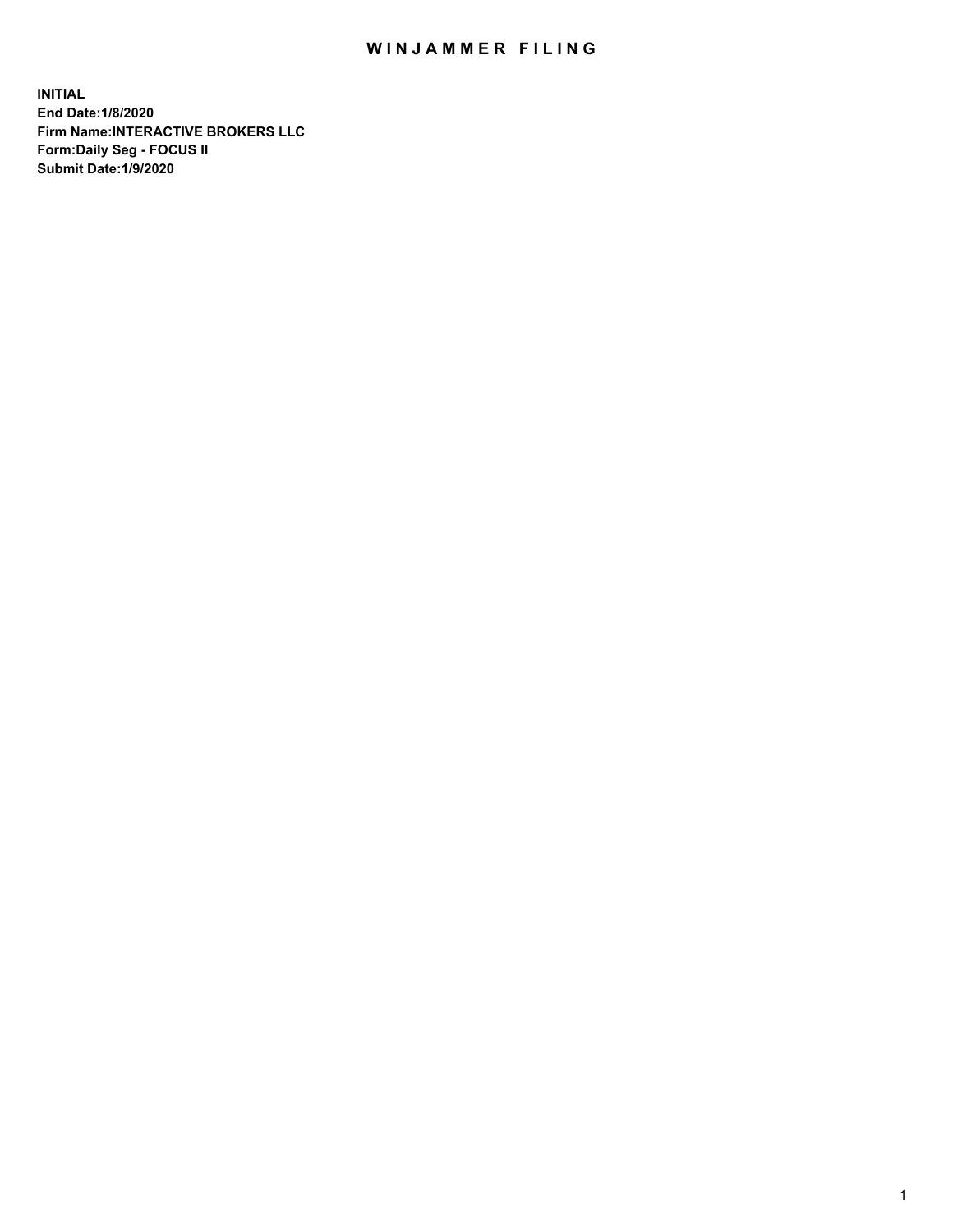**INITIAL End Date:1/8/2020 Firm Name:INTERACTIVE BROKERS LLC Form:Daily Seg - FOCUS II Submit Date:1/9/2020 Daily Segregation - Cover Page**

| Name of Company                                                                                                                                                                                                                                                                                                                | <b>INTERACTIVE BROKERS LLC</b>                                                      |
|--------------------------------------------------------------------------------------------------------------------------------------------------------------------------------------------------------------------------------------------------------------------------------------------------------------------------------|-------------------------------------------------------------------------------------|
| <b>Contact Name</b>                                                                                                                                                                                                                                                                                                            | James Menicucci                                                                     |
| <b>Contact Phone Number</b>                                                                                                                                                                                                                                                                                                    | 203-618-8085                                                                        |
| <b>Contact Email Address</b>                                                                                                                                                                                                                                                                                                   | jmenicucci@interactivebrokers.c<br>om                                               |
| FCM's Customer Segregated Funds Residual Interest Target (choose one):<br>a. Minimum dollar amount: ; or<br>b. Minimum percentage of customer segregated funds required:% ; or<br>c. Dollar amount range between: and; or<br>d. Percentage range of customer segregated funds required between:% and%.                         | $\overline{\mathbf{0}}$<br>$\overline{\mathbf{0}}$<br>155,000,000 245,000,000<br>00 |
| FCM's Customer Secured Amount Funds Residual Interest Target (choose one):<br>a. Minimum dollar amount: ; or<br>b. Minimum percentage of customer secured funds required:% ; or<br>c. Dollar amount range between: and; or<br>d. Percentage range of customer secured funds required between:% and%.                           | $\overline{\mathbf{0}}$<br>$\pmb{0}$<br>80,000,000 120,000,000<br>00                |
| FCM's Cleared Swaps Customer Collateral Residual Interest Target (choose one):<br>a. Minimum dollar amount: ; or<br>b. Minimum percentage of cleared swaps customer collateral required:% ; or<br>c. Dollar amount range between: and; or<br>d. Percentage range of cleared swaps customer collateral required between:% and%. | <u>0</u><br><u>0</u><br>0 <sub>0</sub><br>0 <sub>0</sub>                            |

Attach supporting documents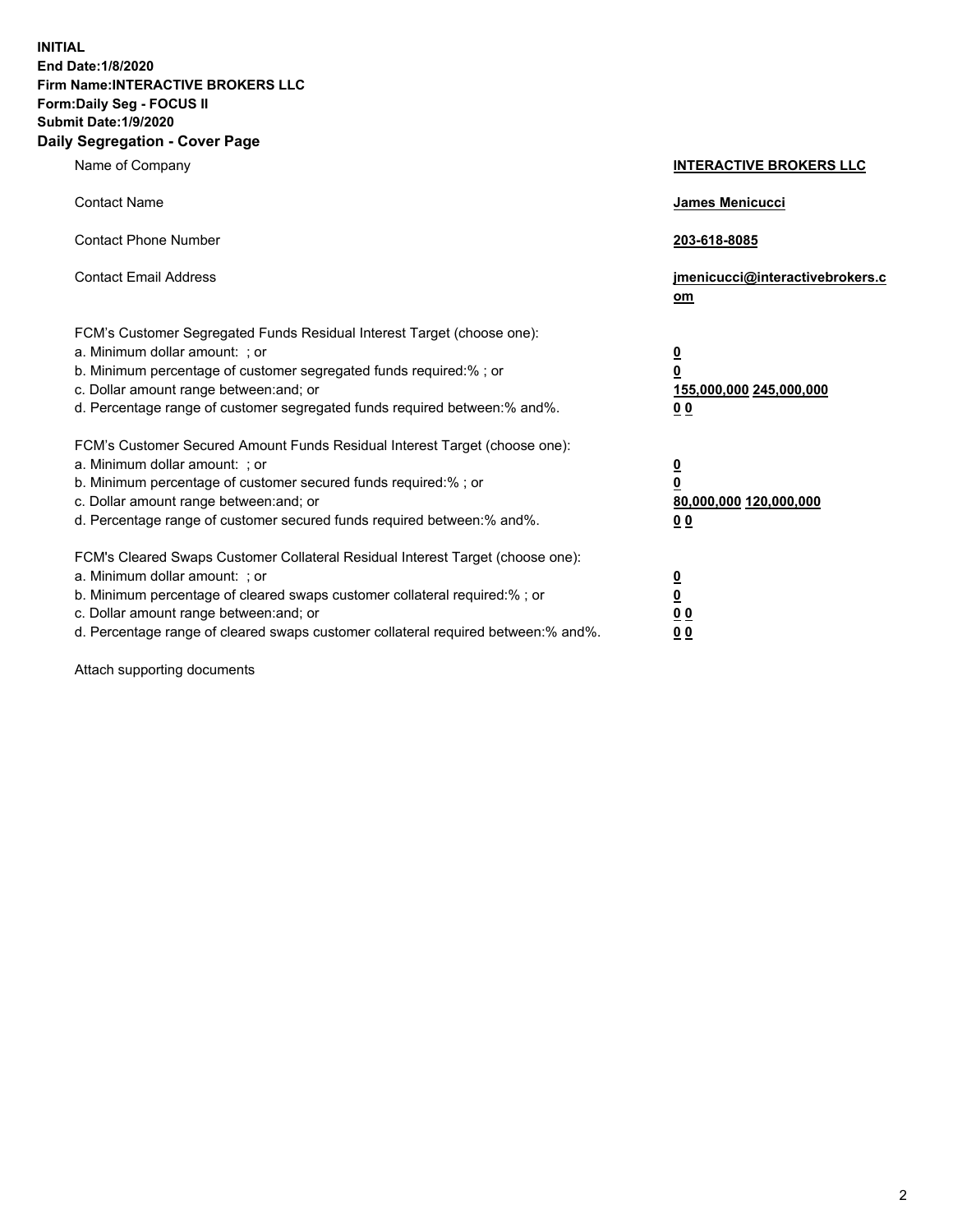## **INITIAL End Date:1/8/2020 Firm Name:INTERACTIVE BROKERS LLC Form:Daily Seg - FOCUS II Submit Date:1/9/2020 Daily Segregation - Secured Amounts**

|                | Foreign Futures and Foreign Options Secured Amounts                                               |                                   |
|----------------|---------------------------------------------------------------------------------------------------|-----------------------------------|
|                | Amount required to be set aside pursuant to law, rule or regulation of a foreign                  | $0$ [7305]                        |
|                | government or a rule of a self-regulatory organization authorized thereunder                      |                                   |
| $\mathbf{1}$ . | Net ledger balance - Foreign Futures and Foreign Option Trading - All Customers                   |                                   |
|                | A. Cash                                                                                           | 492,031,442 [7315]                |
|                | B. Securities (at market)                                                                         | $0$ [7317]                        |
| 2.             | Net unrealized profit (loss) in open futures contracts traded on a foreign board of trade         | 2,281,652 [7325]                  |
| 3.             | Exchange traded options                                                                           |                                   |
|                | a. Market value of open option contracts purchased on a foreign board of trade                    | 132,485 [7335]                    |
|                | b. Market value of open contracts granted (sold) on a foreign board of trade                      | -230,207 [7337]                   |
| 4.             | Net equity (deficit) (add lines 1. 2. and 3.)                                                     | 494,215,372 [7345]                |
| 5.             | Account liquidating to a deficit and account with a debit balances - gross amount                 | 36,133 [7351]                     |
|                | Less: amount offset by customer owned securities                                                  | 0 [7352] 36,133 [7354]            |
| 6.             | Amount required to be set aside as the secured amount - Net Liquidating Equity                    | 494,251,505 [7355]                |
|                | Method (add lines 4 and 5)                                                                        |                                   |
| 7.             | Greater of amount required to be set aside pursuant to foreign jurisdiction (above) or line<br>6. | 494,251,505 [7360]                |
|                | FUNDS DEPOSITED IN SEPARATE REGULATION 30.7 ACCOUNTS                                              |                                   |
| 1.             | Cash in banks                                                                                     |                                   |
|                | A. Banks located in the United States                                                             | 28,302,666 [7500]                 |
|                | B. Other banks qualified under Regulation 30.7                                                    | 0 [7520] 28,302,666 [7530]        |
| 2.             | Securities                                                                                        |                                   |
|                | A. In safekeeping with banks located in the United States                                         | 490,620,095 [7540]                |
|                | B. In safekeeping with other banks qualified under Regulation 30.7                                | 0 [7560] 490,620,095 [7570]       |
| 3.             | Equities with registered futures commission merchants                                             |                                   |
|                | A. Cash                                                                                           | $0$ [7580]                        |
|                | <b>B.</b> Securities                                                                              | $0$ [7590]                        |
|                | C. Unrealized gain (loss) on open futures contracts                                               | $0$ [7600]                        |
|                | D. Value of long option contracts                                                                 | $0$ [7610]                        |
|                | E. Value of short option contracts                                                                | 0 [7615] 0 [7620]                 |
| 4.             | Amounts held by clearing organizations of foreign boards of trade                                 |                                   |
|                | A. Cash                                                                                           | $0$ [7640]                        |
|                | <b>B.</b> Securities                                                                              | $0$ [7650]                        |
|                | C. Amount due to (from) clearing organization - daily variation                                   | $0$ [7660]                        |
|                | D. Value of long option contracts                                                                 | $0$ [7670]                        |
|                | E. Value of short option contracts                                                                | 0 [7675] 0 [7680]                 |
| 5.             | Amounts held by members of foreign boards of trade                                                |                                   |
|                | A. Cash                                                                                           | 98,669,565 [7700]                 |
|                | <b>B.</b> Securities                                                                              | $0$ [7710]                        |
|                | C. Unrealized gain (loss) on open futures contracts                                               | -1,865,511 [7720]                 |
|                | D. Value of long option contracts                                                                 | 132,485 [7730]                    |
|                | E. Value of short option contracts                                                                | -230,207 [7735] 96,706,332 [7740] |
| 6.             | Amounts with other depositories designated by a foreign board of trade                            | $0$ [7760]                        |
| 7.             | Segregated funds on hand                                                                          | $0$ [7765]                        |
| 8.             | Total funds in separate section 30.7 accounts                                                     | 615,629,093 [7770]                |
| 9.             | Excess (deficiency) Set Aside for Secured Amount (subtract line 7 Secured Statement               | 121,377,588 [7380]                |
|                | Page 1 from Line 8)                                                                               |                                   |
| 10.            | Management Target Amount for Excess funds in separate section 30.7 accounts                       | 80,000,000 [7780]                 |
| 11.            | Excess (deficiency) funds in separate 30.7 accounts over (under) Management Target                | 41,377,588 [7785]                 |
|                |                                                                                                   |                                   |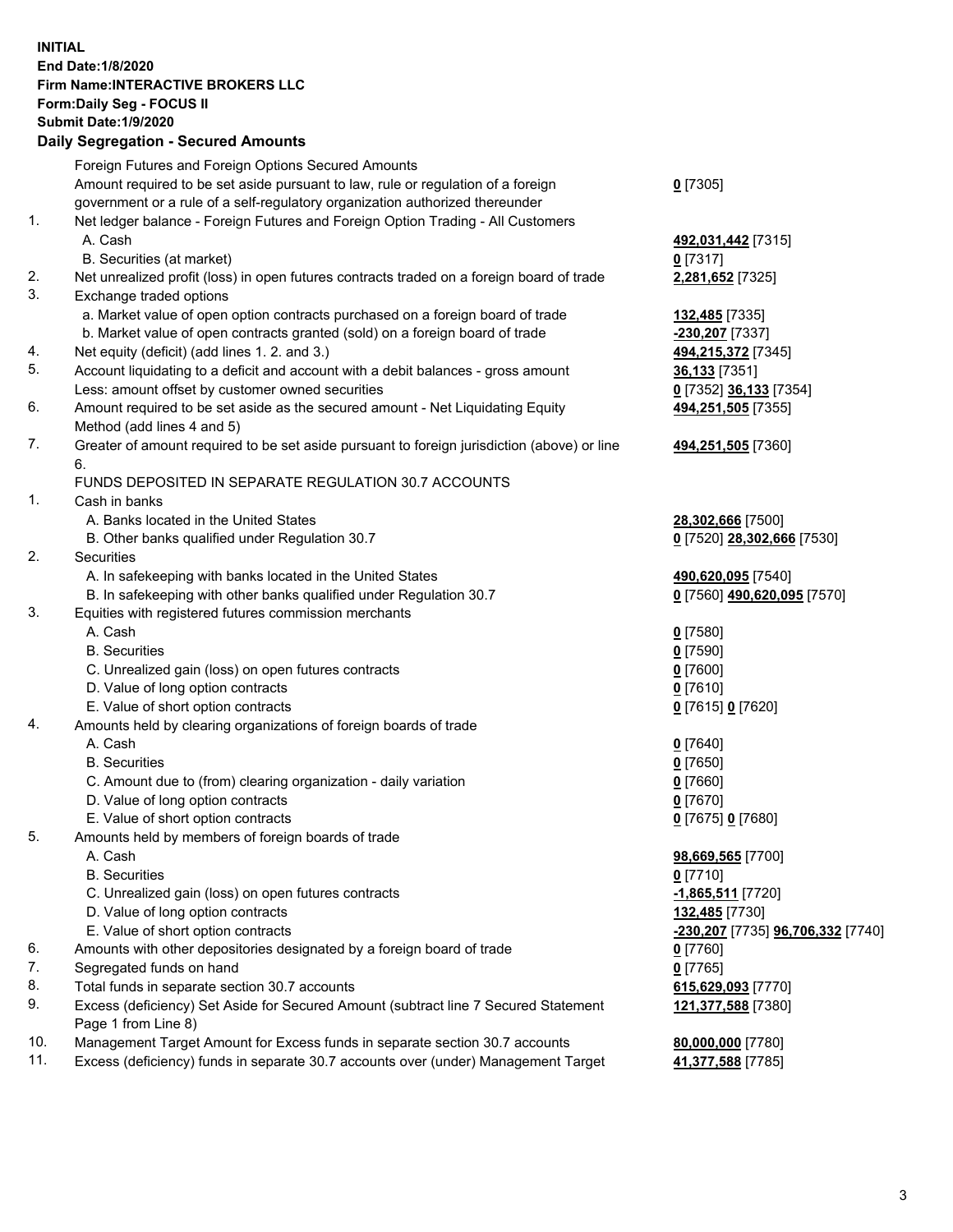**INITIAL End Date:1/8/2020 Firm Name:INTERACTIVE BROKERS LLC Form:Daily Seg - FOCUS II Submit Date:1/9/2020 Daily Segregation - Segregation Statement** SEGREGATION REQUIREMENTS(Section 4d(2) of the CEAct) 1. Net ledger balance A. Cash **4,100,381,399** [7010] B. Securities (at market) **0** [7020] 2. Net unrealized profit (loss) in open futures contracts traded on a contract market **44,076,266** [7030] 3. Exchange traded options A. Add market value of open option contracts purchased on a contract market **176,878,891** [7032] B. Deduct market value of open option contracts granted (sold) on a contract market **-212,293,685** [7033] 4. Net equity (deficit) (add lines 1, 2 and 3) **4,109,042,871** [7040] 5. Accounts liquidating to a deficit and accounts with debit balances - gross amount **938,124** [7045] Less: amount offset by customer securities **0** [7047] **938,124** [7050] 6. Amount required to be segregated (add lines 4 and 5) **4,109,980,995** [7060] FUNDS IN SEGREGATED ACCOUNTS 7. Deposited in segregated funds bank accounts A. Cash **1,051,429,688** [7070] B. Securities representing investments of customers' funds (at market) **2,001,586,675** [7080] C. Securities held for particular customers or option customers in lieu of cash (at market) **0** [7090] 8. Margins on deposit with derivatives clearing organizations of contract markets A. Cash **9,472,863** [7100] B. Securities representing investments of customers' funds (at market) **1,302,949,143** [7110] C. Securities held for particular customers or option customers in lieu of cash (at market) **0** [7120] 9. Net settlement from (to) derivatives clearing organizations of contract markets **-18,101,076** [7130] 10. Exchange traded options A. Value of open long option contracts **176,613,106** [7132] B. Value of open short option contracts **-212,052,532** [7133] 11. Net equities with other FCMs A. Net liquidating equity **0** [7140] B. Securities representing investments of customers' funds (at market) **0** [7160] C. Securities held for particular customers or option customers in lieu of cash (at market) **0** [7170] 12. Segregated funds on hand **0** [7150] 13. Total amount in segregation (add lines 7 through 12) **4,311,897,867** [7180] 14. Excess (deficiency) funds in segregation (subtract line 6 from line 13) **201,916,872** [7190] 15. Management Target Amount for Excess funds in segregation **155,000,000** [7194] 16. Excess (deficiency) funds in segregation over (under) Management Target Amount **46,916,872** [7198]

Excess